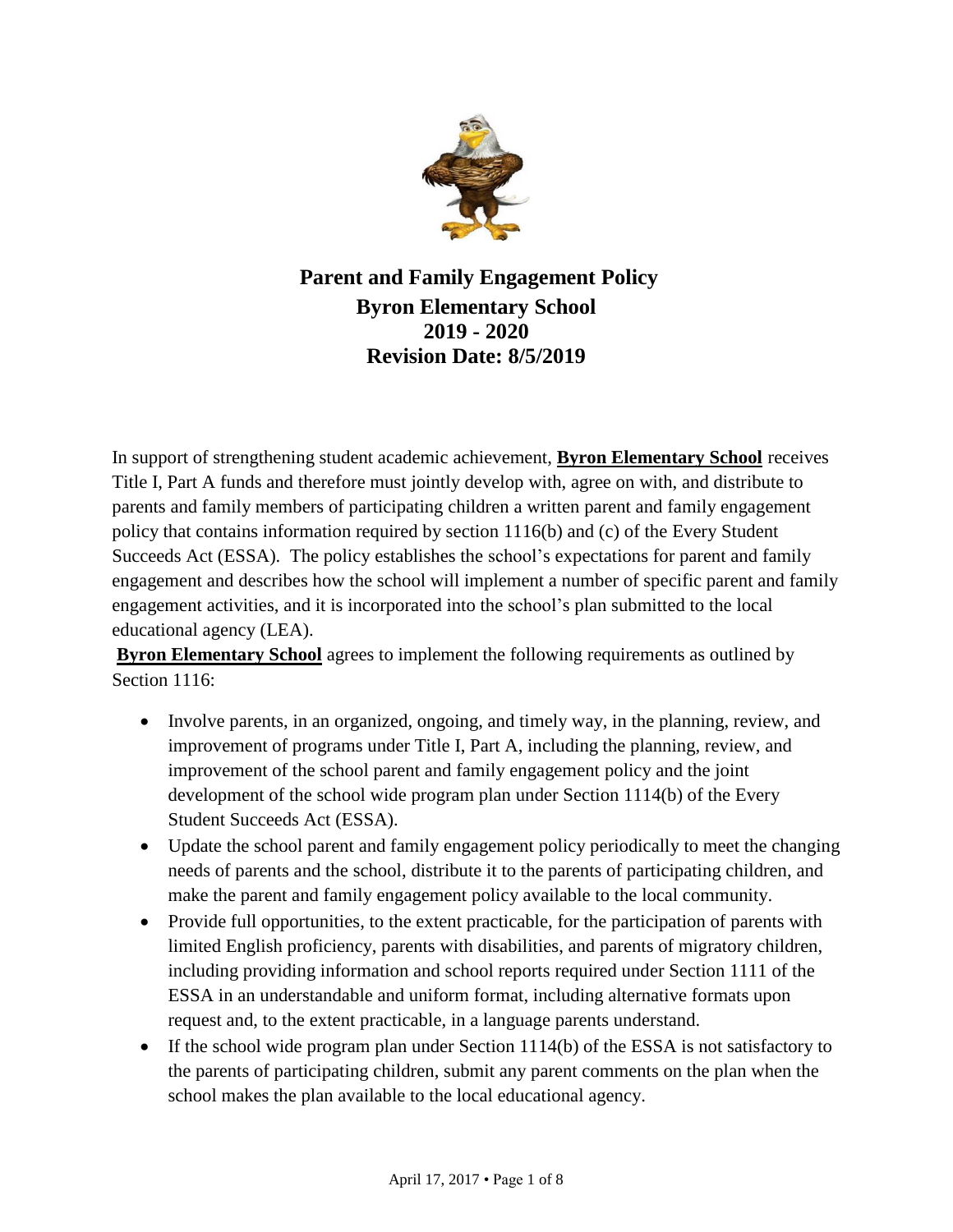Be governed by the following statutory definition of parent and family engagement and will carry out programs, activities, and procedures in accordance with this definition:

Parent and Family Engagement means the participation of parents in regular, twoway, and meaningful communication involving student academic learning and other school activities, including ensuring:

- (A) Parents play an integral role in assisting their child's learning
- (B) Parents are encouraged to be actively involved in their child's education at school
- (C) Parents are full partners in their child's education and are included, as appropriate, in decision-making and on advisory committees to assist in the education of their child
- (D) Other activities are carried out, such as those described in Section 1116 of the ESSA

## **DESCRIPTION OF HOW THE SCHOOL WILL IMPLEMENT REQUIRED SCHOOL PARENT AND FAMILY ENGAGEMENT POLICY COMPONENTS**

### **JOINTLY DEVELOPED**

**Byron Elementary School** will take the following actions to involve parents in an organized, ongoing, and timely manner in the planning, review, and improvement of Title I programs, including opportunities for regular meetings, if requested by parents, to formulate suggestions and to participate, as appropriate, in decisions relating to the education of their child and respond to any such suggestions as soon as practicably possible.

- Parents will be invited throughout the school year to provide input on Title I Documents including the School Improvement Plan (SIP), Title I School wide Plan (SWP), Comprehensive Local Education Agency Plan (CLIP), Title I Budget and the 1% Parent Involvement Budget.
- Announcements for meetings will be made available to parents through a variety of ways which may include the school website, social media, emails, fliers, text messages, Remind app and/or electronic callouts. Announcements will also be posted in the school lobby and the Family Resource Center.
- Parents will be given opportunities to evaluate the Title I Programs and provide input on Title I surveys at the BES Annual Title I Meeting on August 22, after parent workshops and during Title I Planning Meetings.
- Stakeholders will receive handouts summarizing how Title I funds will be used at the Annual Title I Parent Meeting on 8/22/19, throughout the year during Title I Planning Meetings and upon request.
- Throughout the school year, all parents and caregivers are invited to attend Parent and Family Engagement Policy review meetings to provide input so that the Parent and Family Engagement Policy may be updated to meet the changing needs of parents, students and school staff.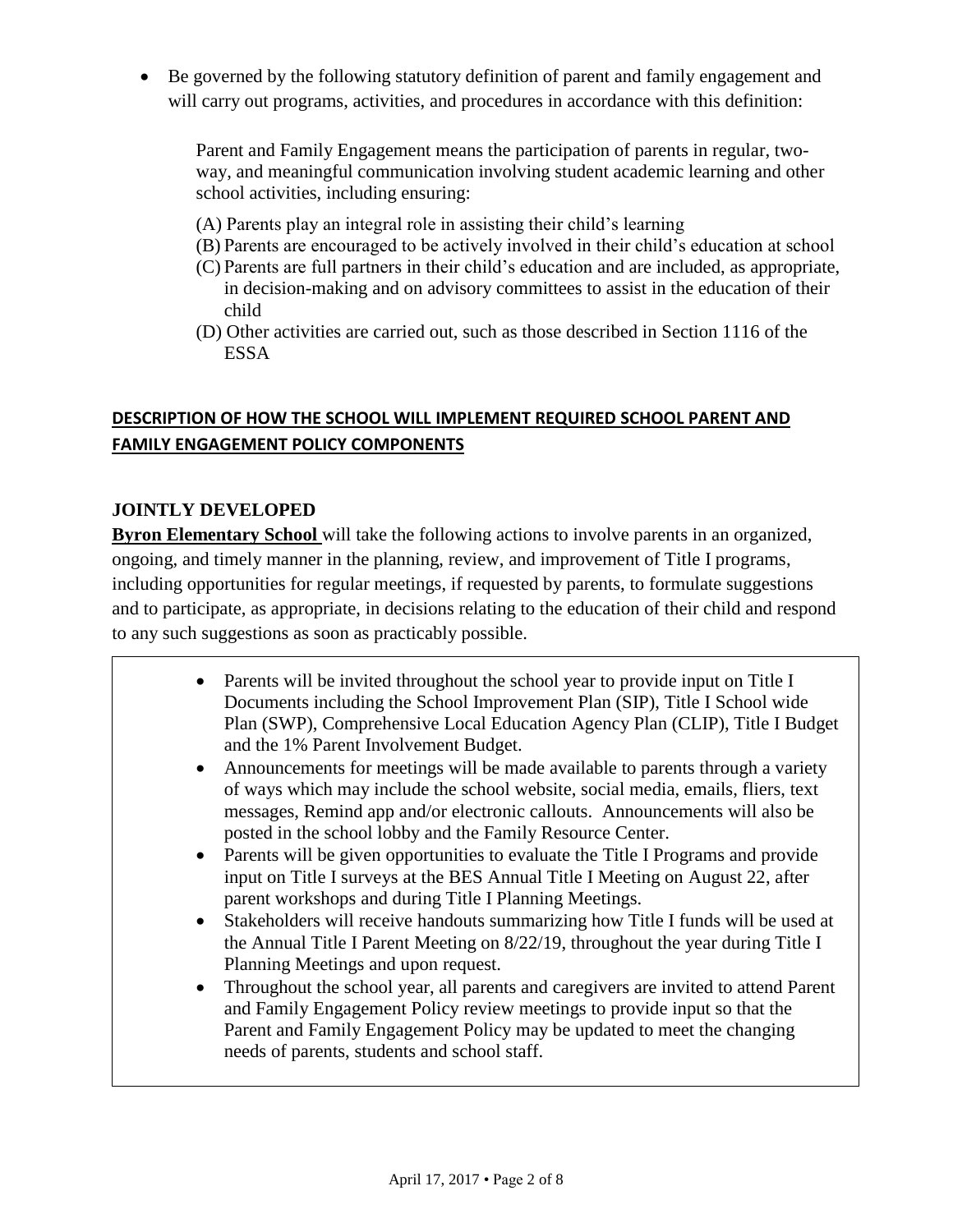# **ANNUAL TITLE I MEETING**

**Byron Elementary School** will take the following actions to conduct an annual meeting, at a convenient time, and encourage and invite all parents of participating children to attend to inform them about the school's Title I program, the nature of the Title I program, the parents' requirements, the school parent and family engagement policy, the school wide plan, and the school-parent compact.

Parents and guardians are invited to join us on 8/22//19 for our Annual Title I parent Meeting. We will discuss the Parent and Family Engagement Policy, Title I school wide plan, the school-parent compacts and parent requirements. Parents and guardians will be informed of this meeting by email, text messages, the electronic sign in front of the building, posts in the Leader Tribune and Byron Buzz, posted on the BES Facebook page and a flyer will be sent home with students.

# **COMMUNICATIONS**

**Byron Elementary School** will take the following actions to provide parents of participating children the following:

- Timely information about the Title I programs
- Flexible number of meetings, such as meetings in the morning or evening, and may provide with Title I funds, transportation, child care or home visits, as such services relate to parent and family engagement.
- Information related to the school and parent programs, meetings, and other activities, is sent to the parents of participating children in an understandable and uniform format, including alternative formats upon request and, to the extent practicable, in a language the parents can understand:
	- All children will be invited to attend workshops with their parents.
	- Title I Input Meetings will be scheduled several times so that parents may drop in at any time throughout the day.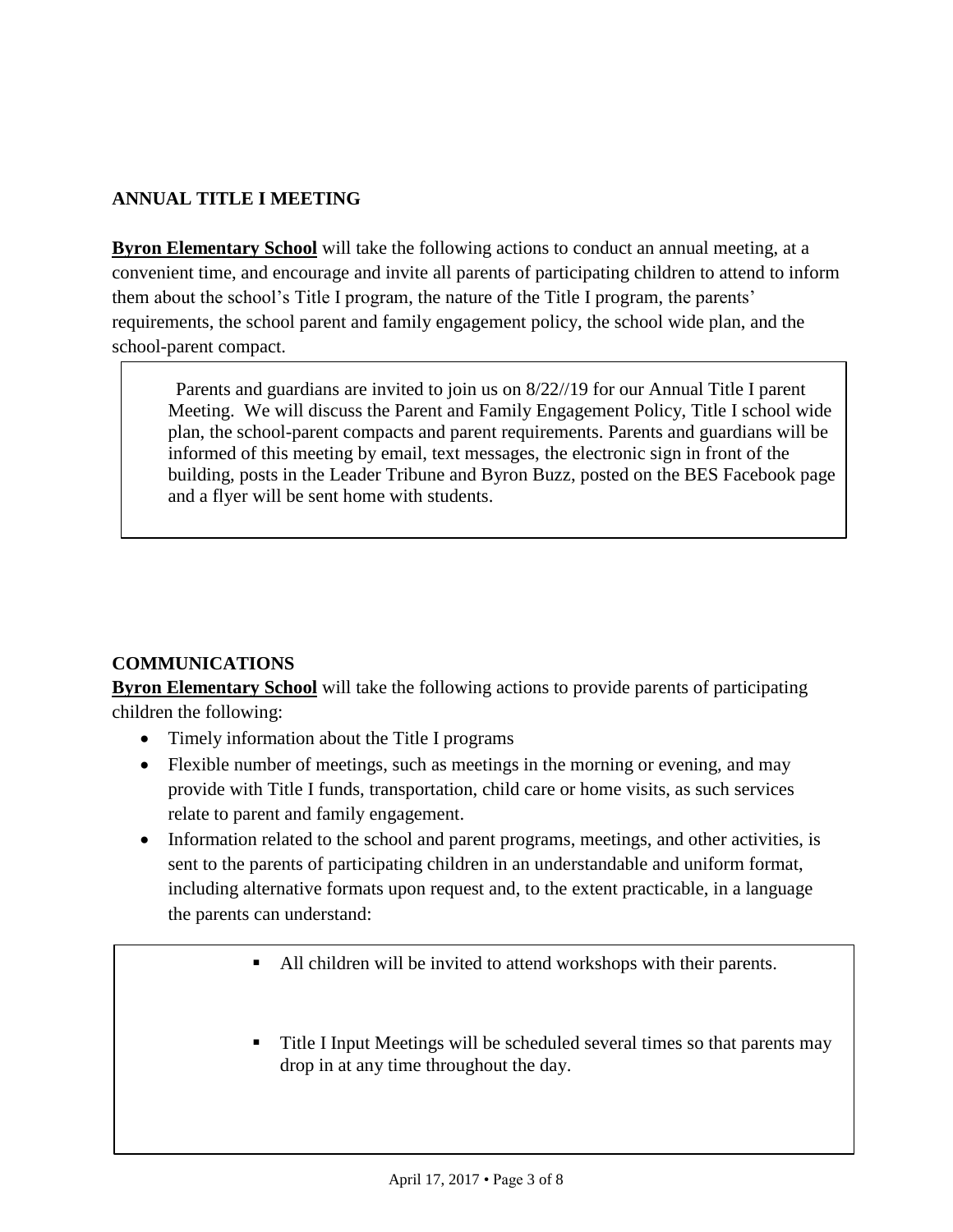#### Communication continued

- Parents Teacher conferences will be scheduled before, after school, or during teacher's planning period.
- Information concerning Title I programs will be delivered by email, website, social media, callouts, text message, flyers and electronic signs.
- Parents will be invited to school curriculum workshops where Georgia Standards of Excellence and Case guides in each area of study are reviewed.
- Instructional resources and classroom activities are presented in a hands on way so parents may actively participate in how their children learn at school.
- Teachers and staff also share benchmark assessments as well as instructional tools with all parents. Some of the web-based tools include Reading Eggs, Math Seeds, and GRASP. These programs are used in conjunction with the daily learning activities and many of them are used at home to supplement classroom instruction.
- Teachers will advise parents of the best way to communicate with them (Dojo App, Remind App, email, phone messages or other apps). Teachers will answer all messages within 24 hours.

### **SCHOOL-PARENT COMPACT**

**Byron Elementary School** will take the following actions to jointly develop with parents of participating children a school-parent compact that outlines how parents, the entire school staff, and students will share the responsibility for improved student academic achievement and the means by which the school and parents will build and develop a partnership to help children achieve the state's high standards.

- Parents are invited to review School Parent Compacts throughout the year during Title I Document Revision Parent Meetings.
- Parents are invited to share opinions of the School Parent Compact using the Compact Feed Back form or survey provided at the Title I Revision meetings.
- Parents may request Feedback forms be emailed if they cannot attend Title I Revision Meetings.

### **RESERVATION OF FUNDS**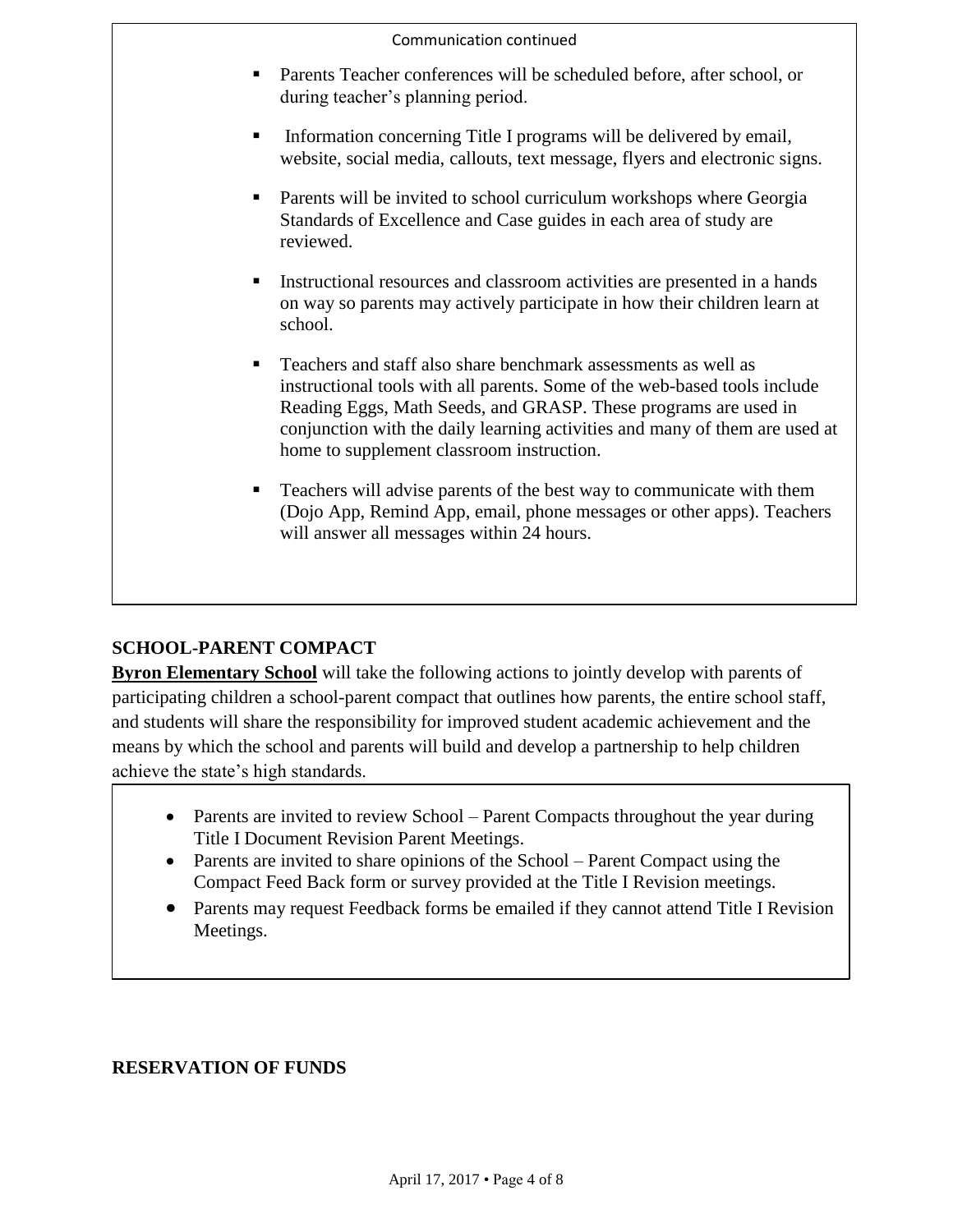If applicable, **Byron Elementary School** will take the following actions to involve the parents of children served in Title I, Part A schools in decisions about how the 1 percent of Title I, Part A funds reserved for parent and family engagement is spent by:

- Parents and guardians will be invited to Title I planning sessions during the school year, to provide input on the Title I reservation of funds and the 1% Parent Involvement reservations of funds.
- Parents and guardians will be invited to Title I planning sessions through the school website, social media, emails and fliers. Announcements will also be posted in the school lobby and the Family Resource Center.
- Parents will be given opportunities to evaluate the Title I Programs and provide input on Title I surveys at the BES Annual Title I Meeting on 8/22/19, after parent workshops and during Title I Planning Meetings.
- Stakeholders will receive handouts summarizing how Title I funds will be used at the Annual Title I Parent Meeting on 8/22/19, throughout the year during Title I Planning Meetings and upon request.

### **COORDINATION OF SERVICES**

**Byron Elementary School** will, to the extent feasible and appropriate, coordinate and integrate parent and family engagement programs and activities with other Federal, State, and local programs, including public preschool programs, and conduct other activities, such as parent resource centers, that encourage and support parents in more fully participating in the education of their children by:

- Parents of all incoming kindergarteners will be invited to attend the Getting Ready for Kindergarten Workshop coordinated by the kindergarten teacher. Parents will receive information from kindergarten teachers to help children become academically ready for Kindergarten.
- All Pre K classes from area daycares are invited to Kindergarten Ready Tours in the month of April coordinated by the BES counselor and area daycares.
- Fifth grade students will attend a transition tour at Byron Middle School coordinated by the fifth grade teachers, BES counselor and BMS counselor.
- Parents of  $5<sup>th</sup>$  grade students will be invited to attend a workshop to provide information on transitioning to middle school.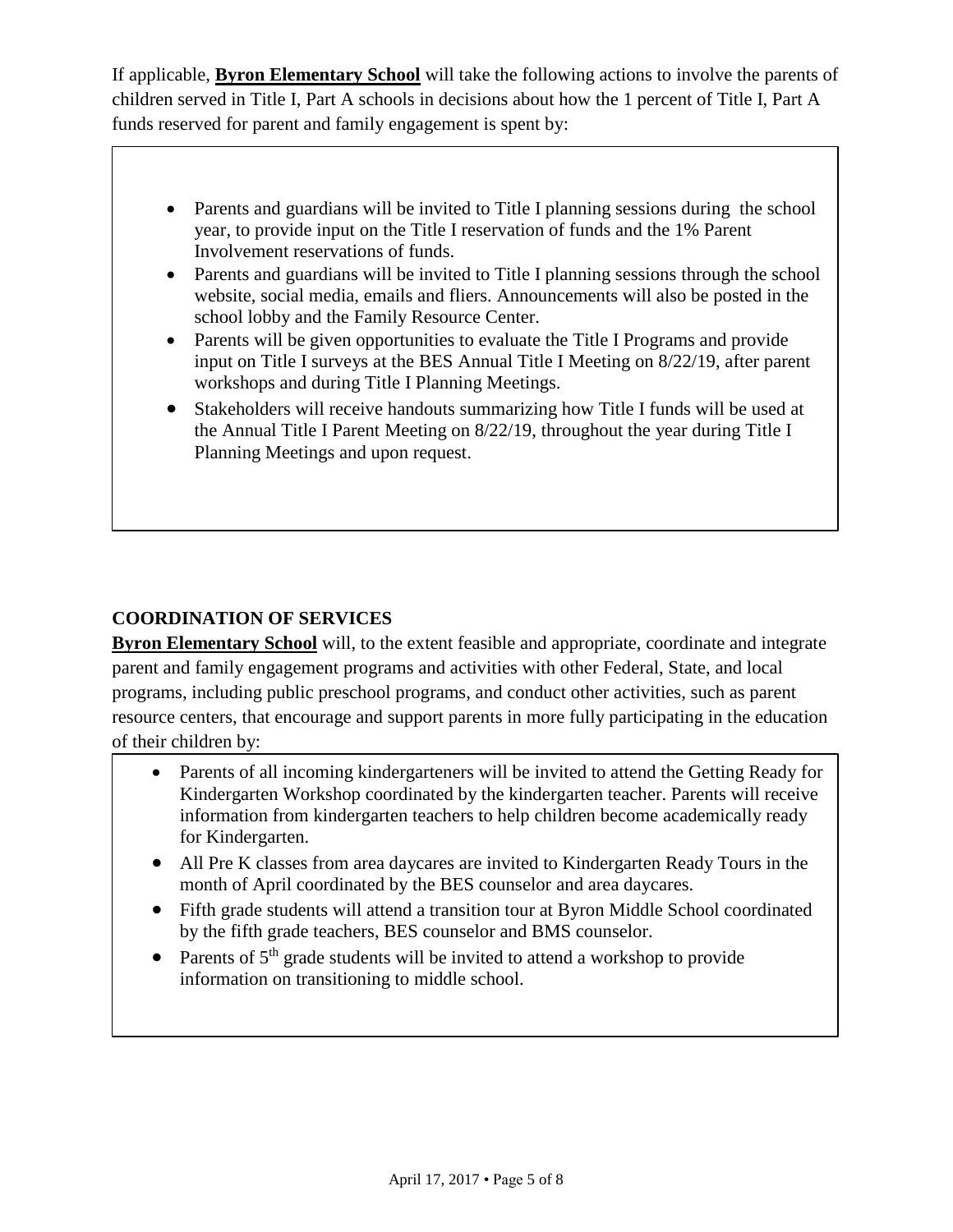## **BUILDING CAPACITY OF PARENTS**

**Byron Elementary School** will build the parents' capacity for strong parent and family engagement to ensure effective involvement of parents and to support a partnership among the school and the community to improve student academic achievement through the following:

- Providing parents with a description and explanation of the curriculum in use at the school, the forms of academic assessments used to measure student progress, and the achievement levels of the challenging State academic standards; and
- Materials and training to help parents to work with their child to improve their child's achievement, such as literacy training and using technology (including education about the harms of copyright piracy), as appropriate, to foster parent and family engagement
- Providing assistance to parents of participating children, as appropriate, in understanding topics such as the following:
	- The challenging State's academic standards
	- The State and local academic assessments including alternate assessments
	- The requirements of Title I, Part A
	- How to monitor their child's progress
	- How to work with educators to improve the achievement of their child.
	- Parents are invited to volunteer in many different aspects. Each volunteer will be required to complete the training workshop provided by the school, throughout the year monthly.
	- A Georgia Milestones Parent Workshop will be provided for all parents of students in third through fifth grades. This meeting is scheduled in March.
	- The Family Resource Center is open daily to all parents and guardians with resources such as pamphlets and books to assist them in meeting their child's educational needs.
	- Parents will be informed standards and assessments during curriculum meetings, Title I information meetings and conferences.
	- Parent Workshops will be held throughout the school year. These workshops will focus on various learning areas: reading, writing, math, social studies and/or science. Parents will participate in hands on activities mimicking lessons learned in the classroom. During workshops, parents and guardians will receive helpful learning tips and activities to assist their children achieve academic success.
	- Parents will be given access to students' Reading Eggs, Math Seeds and/or GRASP. This will allow parents to monitor the progress of their children. Parents will also have access to Parent Portal, which they my use to monitor test scores and grades.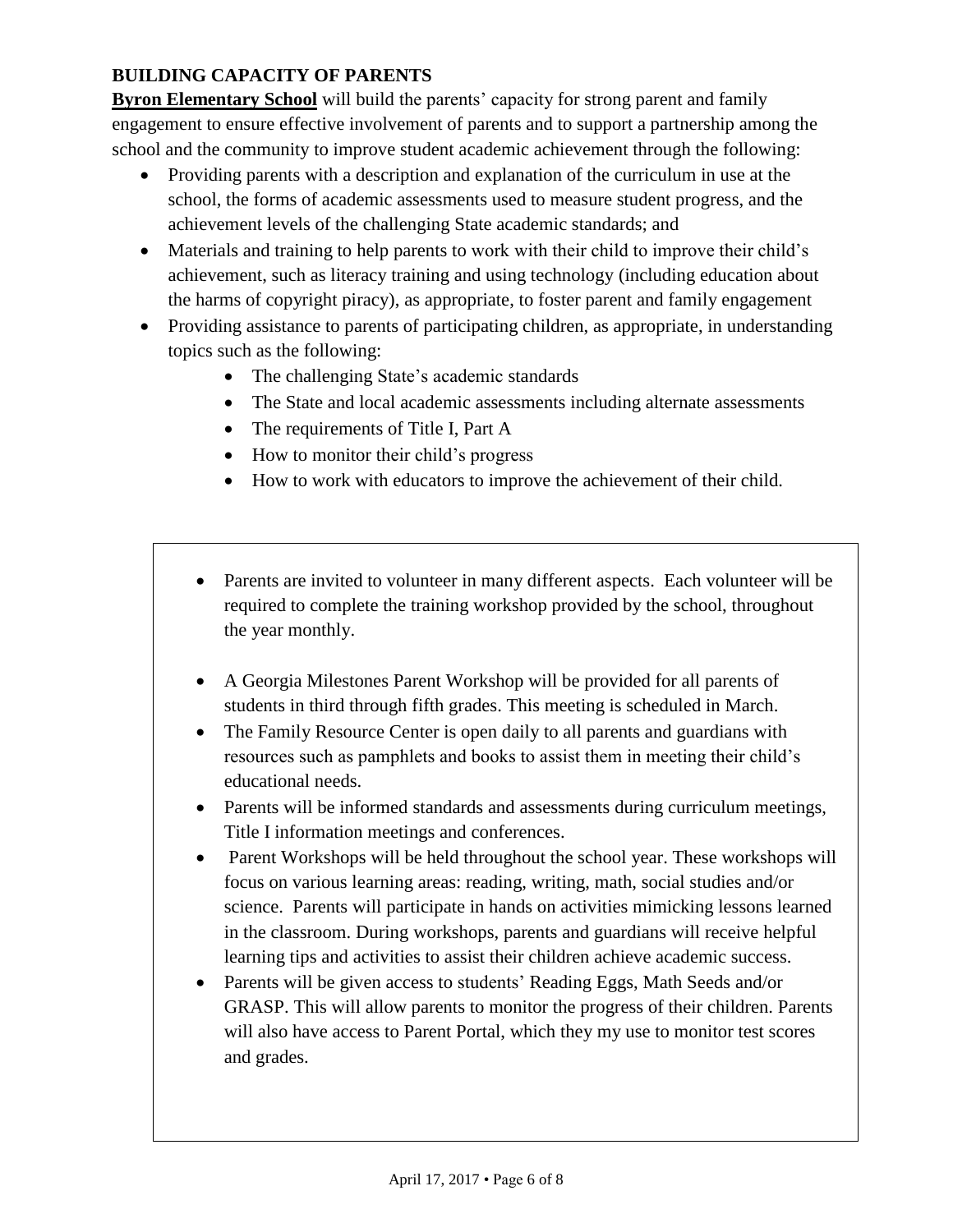Building Capacity of Parents Continued Parents will be invited to workshops throughout the year: i. Annual Title I Meeting – 8/22/2019 ii. Curriculum Night – 9/5/2019 iii. Parent Portal Workshop – 9/24/2019 iv. Volunteer Training Workshop – TBA v. Internet Safety Workshop – 2/6/2020 vi. ELA Workshop – 10/17/2019 vii. Math Workshop – 11/7/2019 viii. Science Workshop  $& Social Studies Workshop - 1/21/2020$ ix. GA Milestones Workshop – 3/17/2020 x. ESOL Workshop - TBA xi. Getting Ready for Kindergarten Workshop – 4/23/2020 Title I Document Revision Meeting – TBA

### **BUILDING CAPACITY OF SCHOOL STAFF**

**Byron Elementary School** will provide training to educate teachers, specialized instructional support personnel, principals, and other school leaders, and other staff, with the assistance of parents, in the value and utility of contributions of parents, and in how to reach out to, communicate with, and work with parents as equal partners, implement and coordinate parent programs, and build ties between parents and the school by:

> Faculty Training: The Family Engagement Specialist will deliver training to the faculty and staff throughout the year to help with effective communication with parents and families. The Family Engagement Specialist will redeliver information learned at district meetings to help with effective communication with parents and families.

**Byron Elementary School** will provide other reasonable support for parent and family engagement activities under Section 1116 as parents may request by:

- Homework Workshop  $-11/12/2019$
- Parent Portal Workshop  $-9/24/2019$
- Volunteer Training TBA
- School Governance Team Meetings TBA
- PTO Meetings TBA